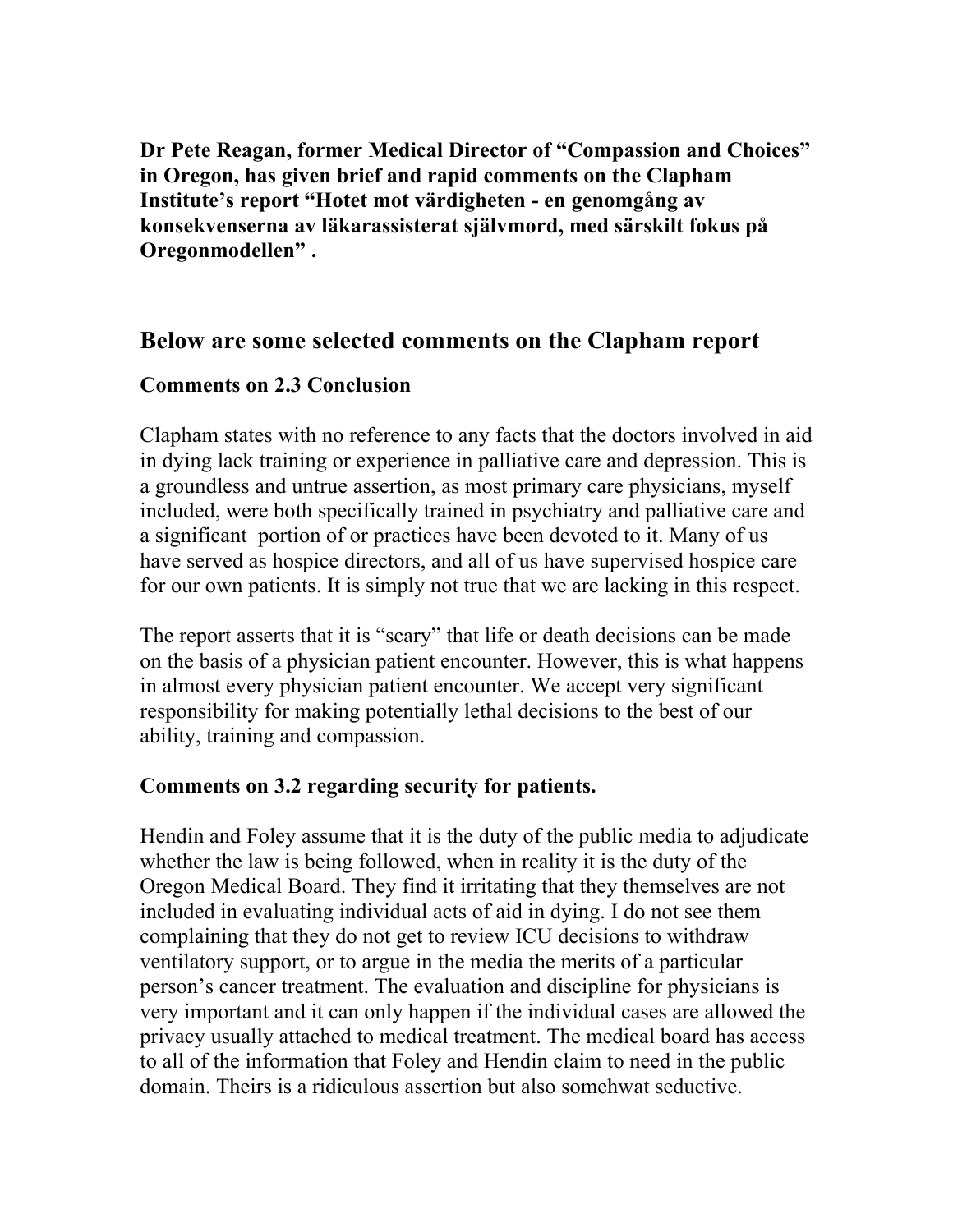The claim of secrecy is entirely without grounds. Aid in dying episodes are the opposite of secret. Its like claiming that cancer treatment occurs in secret. It is not clandestine, it is just confidential.

### **Comments on 4.1.2 "Doctor-shopping"**

The "doctor shopping" claim is equally bogus. Doctors would be crazy to prescribe aid in dying to a patient who someone else feels is unqualified, and doctors exchange information so that - in each individual case - the facts are known by all participants. It is true that patients sometimes seek doctors who will help them die but that is not because of disagreement about qualification, it is because their own doctors will not treat them the way they want or because their doctors employers forbid them to. If a primary doctor has a patient who gets an aid in dying prescription from someone else feels the patient is unqualified they can both warn the doctor involved and report him afterward, just as if the care were in some other area of medicine. Note that there is a steady stream of concerns brought to the medical board about doctors who need discipline, but in the realm of aid in dying there are no substantive problems so far. This is strong evidence that the thousands of individual cases, which have all been reviewed by their own family members, and health care team, at least qualify under the law.

### **Comments on 4.2.2 "The economic incitament"**

The assertion that doctors actually save themselves money, or somehow get paid extra to prescribe aid in dying is utterly bogus. I wrote 25 prescriptions in my career. Each one required much more time, evaluation, and soul searching than I was able to bill for.

I suppose one could imagine a system under which doctors would be incentivized to prescribe aid in dying. This system does not exist in Oregon, however.

(See also the article in Svenska Dagbladet Tuesday March 21 on the Oregon model).